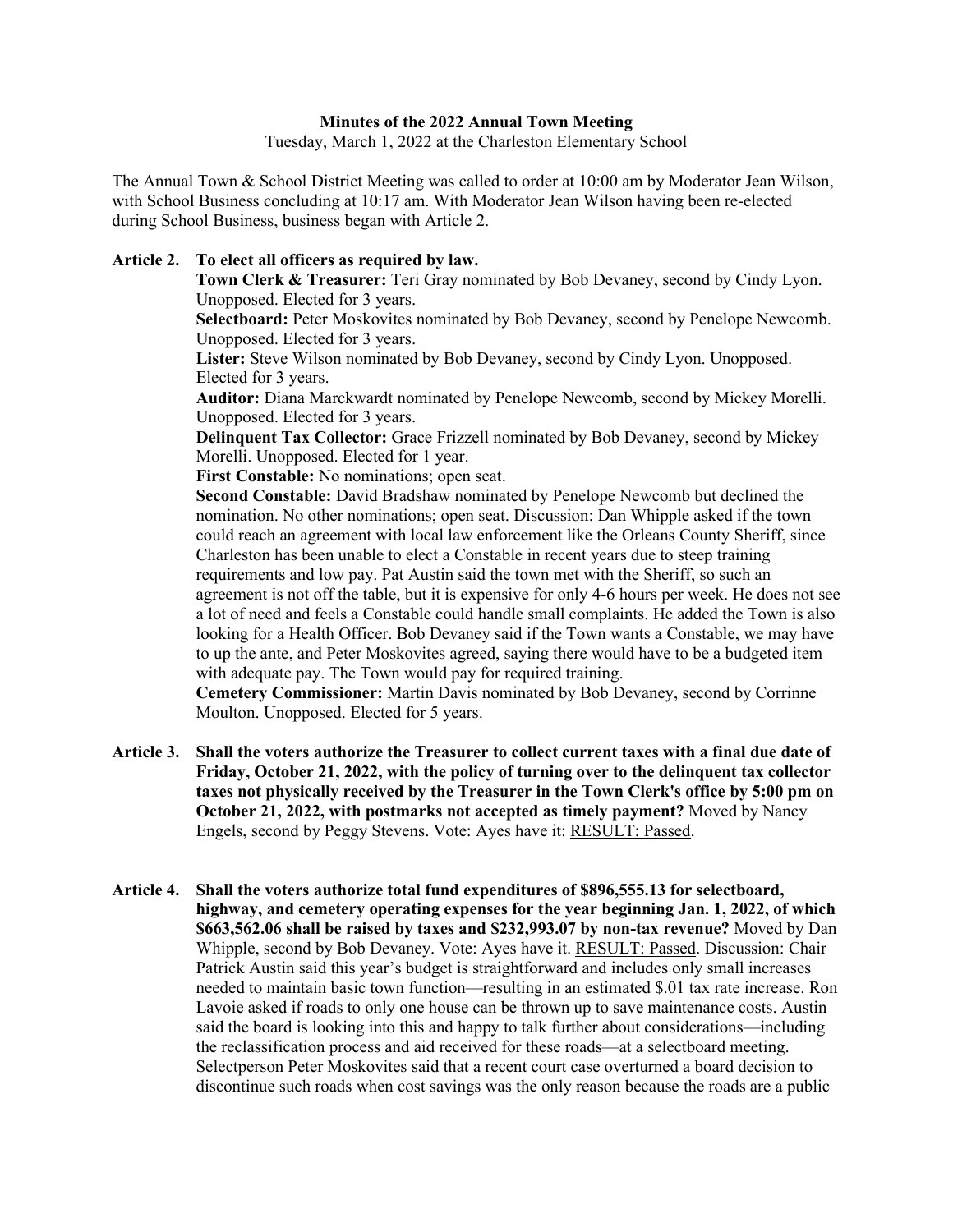good. Helene Schnopp said the town stopped plowing her road even though her daughter needed access for health care. Moskovites said that Class 4 roads are not plowed.

- **Article 5. Shall the voters authorize the Selectboard to transfer the 2021 Road Surplus of \$61,596.12 to the Road Equipment reserve fund?** Moved by Rod Lyon, second by Penelope Newcomb. Vote: Ayes have it. RESULT: Passed. Discussion: Rod Lyon, who worked for years as Derby's Road Foreman, said this was a great idea. Derby did the same thing and was able to buy three trucks during his time there without raising tax funds to do it. David Bradshaw clarified that these funds can only be used for road equipment.
- **Article 6. Shall the voters appropriate the sum of \$50,000 to the Charleston Volunteer Fire Department and direct the Selectboard to assess a tax over and above the budget to meet the same?** Moved by Rebecca Midthun, second by Bob Devaney. Vote: Ayes have it. RESULT: Passed. Discussion: Referring to the department financial report on page 42 of the Town Report, Treasurer Blair Moulton said the correct amount of the Robert Frizzell Memorial Fund was \$735, but the bottom line remains the same.
- **Article 7. Shall the voters renew a property tax exemption for the fire station parcel in East Charleston owned by the Charleston Volunteer Fire Department for a period of five years (through 2026 tax year)?** Moved by John Kellogg, second by Corrinne Moulton. Ayes have it. RESULT: Passed.
- **Article 8. Shall the voters appropriate the sum of \$12,374 to the following organizations, which received appropriations of the same amount in 2021, and direct the Selectboard to assess a tax over and above the budget to meet the same? a. \$500 to Charleston Historical Society for support of the museum and collection; b. \$1,000 to Echo Lake Protective Association for milfoil prevention programs; c. \$800 to NorthWoods Stewardship Center for conservation and education services; d. \$1,100 to Dailey Memorial Library for services to residents; e. \$700 to Island Pond Library for services to residents; f. \$1,650 to Rural Community Transportation for transportation services to residents; g. \$500 to Orleans County Citizens Advocacy for mentoring individuals with developmental disabilities; h. \$600 to Northeast Kingdom Council on Aging for services to elder and disabled Vermonters; i. \$1,074 to Northeast Kingdom Human Services, Inc. for mental health, substance use, and intellectual disabilities services to residents; j. \$500 to Pope Memorial Frontier Animal Shelter for care of unwanted pets; k. \$3,000 to Orleans Essex VNA & Hospice for community nursing and health programs; I. \$50 to GreenUp Vermont for the statewide cleanup event and bags; m. \$100 to VT Rural Fire Protection Task Force for the Dry Hydrant Program; n. \$100 to Vermont Symphony Orchestra Symphony Kids for performances for local students; o. \$700 to Umbrella for domestic violence prevention and services to victims** Moved by Nancy Engels, second by Sam Stevens. Vote: Ayes have it. RESULT: Passed. Discussion: David Bradshaw said these are about the best way to spend town money other than keeping up the roads, especially ELPA, since it's important to stay on top of water quality issues.

## **Article 9. To transact any other business that my legally come before this meeting.**

Fire Chief Duane Moulton said that changes are happening to local dispatch that will increase the fire department budget next year—the first budget increase in years. Vermont State Police dispatch in Williston will stop providing dispatch within six months due to labor and budget issues. After exploring options, Newport Police Department will provide local dispatch for 19 departments within the Mutual Aid area. This is expected to cost CVFD around \$3100 per year, a third of which will come from the Town of